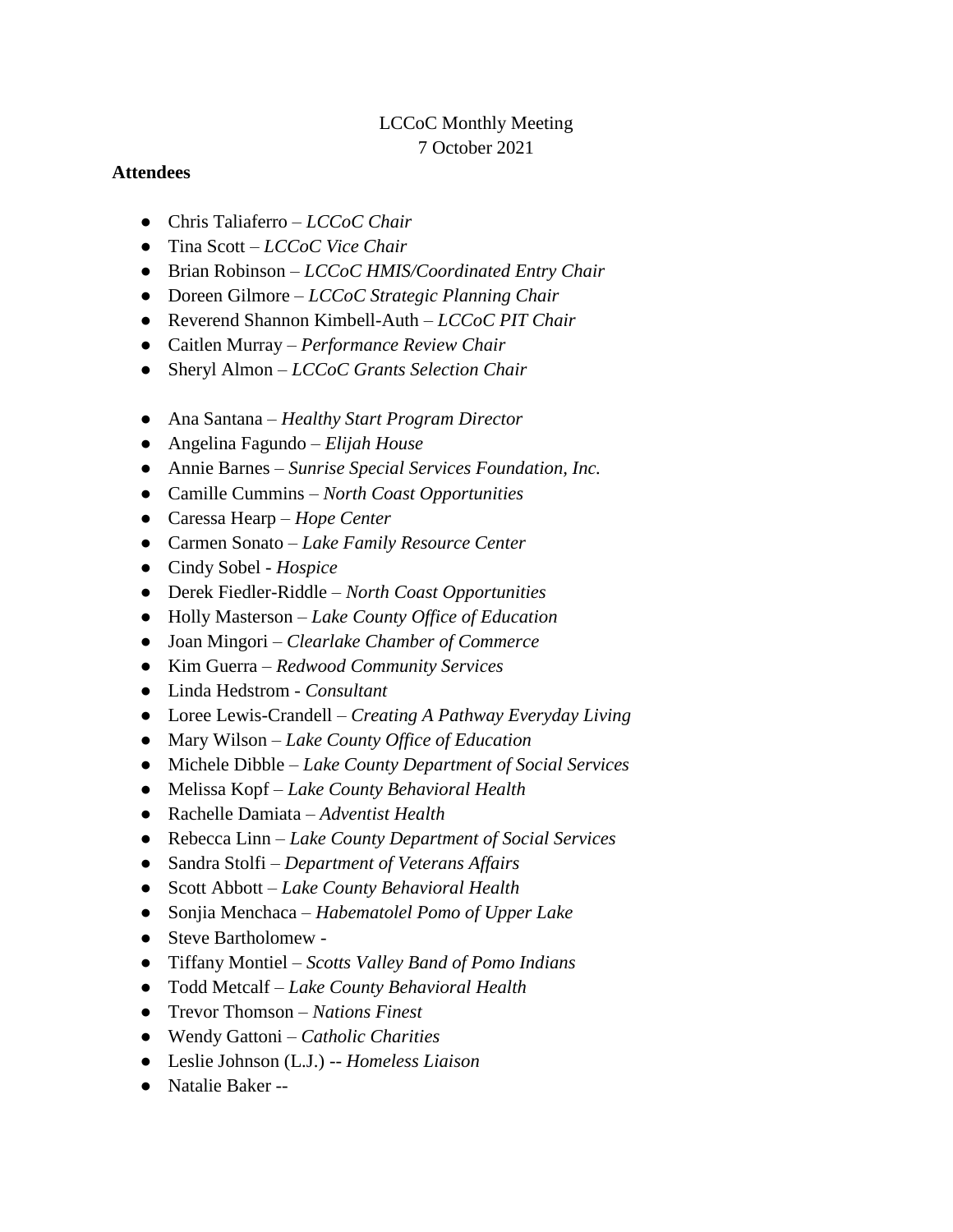# **Call to Order -- 3:00 P.M.**

## **New Membership**

- Leslie Johnson (L.J.)
	- Carries lived experience of homelessness in Clearlake. Currently at the Restoration Center. Nominated by Pastor Shannon to be the Homeless Liaison.
- To be voted in next month's meeting.

## **Motions**

## September Meeting Minutes

• Adopted with no amendments.

## **CoC Committee Updates**

## HMIS / Coordinated Entry -- Brian Robison and Teddy Pierce

- Emergency Housing Vouchers (EHV) are in process, currently have 40 referrals. Referrals can continually be submitted. Forming a Prioritization Committee to begin to meet late October.
	- Web Intelligence displays data report regarding EHV, i.e. referral records, race break down, ethnicity break down, average household size, eviction records, etc.
- CES Policy and Homeless Response Training Plan under review.
- HUD is undergoing a Data Standards Update. Deadline for update has been delayed from October 1st to mid October. Those in HMIS should expect form updates. Below is one page of the manual highlighting the update process.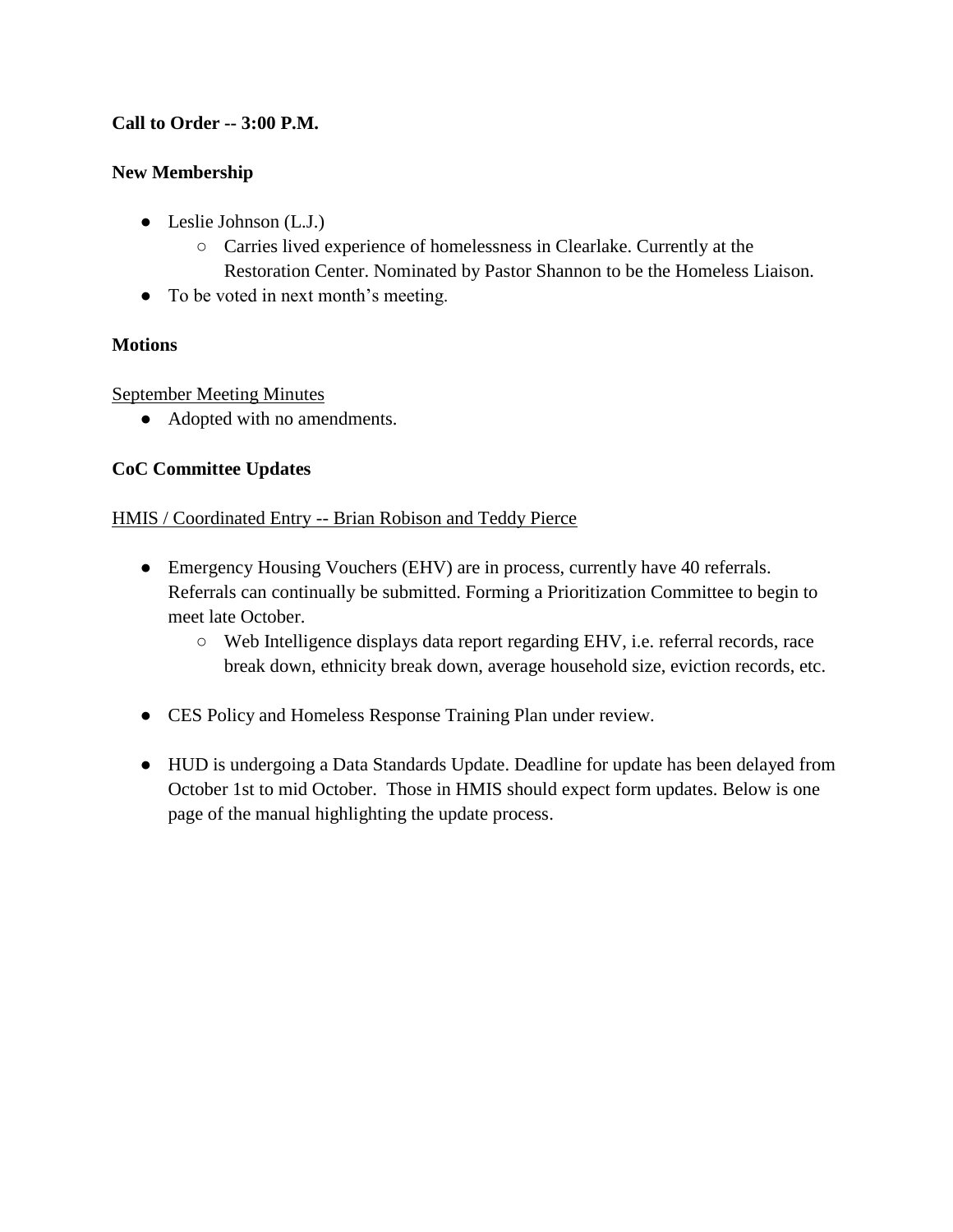| <b>Number</b> | <b>Name</b>                                     | <b>Before</b>                                                                                                                                       | After                                                                                                                                                                                                   |
|---------------|-------------------------------------------------|-----------------------------------------------------------------------------------------------------------------------------------------------------|---------------------------------------------------------------------------------------------------------------------------------------------------------------------------------------------------------|
|               | <b>Element Structure</b><br>Information         |                                                                                                                                                     | Added clarifications and updates<br>regarding FY 2022 changes                                                                                                                                           |
| 2.02          | <b>Project Information</b>                      |                                                                                                                                                     | Added "Medically Assisted Living<br>Facility" for HOPWA funded projects.<br>Added definition of "Participating<br>Project"<br>Descriptions updated                                                      |
| 2.06          | <b>Funding Sources</b>                          |                                                                                                                                                     | 49 - HUD: CoC - Joint Component<br>RRH/PSH<br>50 - HUD: HOME<br>51 - HUD: HOME (ARP)<br>52 - HUD: PIH (Emergency Housing<br>Voucher)                                                                    |
| 2.07          | <b>Bed and Unit</b><br>Inventory<br>Information |                                                                                                                                                     | Instructions updated                                                                                                                                                                                    |
| 3.03          | Date of Birth                                   |                                                                                                                                                     | System Logic and Other System<br>Issues updated                                                                                                                                                         |
| 3.04          | Race                                            | 1 - American Indian or<br>Alaska Native<br>2 - Asian<br>3 - Black or African<br><b>American</b><br>4 - Native Hawaiian or<br>Other Pacific Islander | 1 - American Indian, Alaska Native,<br>or Indigenous<br>2 - Asian or Asian American<br>3 - Black, African American, or<br>African<br>4 - Native Hawaiian or Pacific<br>Islander<br>Descriptions updated |
| 3.05          | Ethnicity                                       | 1 - Hispanic/Latino<br>2 - Non-Hispanic/Latino                                                                                                      | 0 - Hispanic/Latin(a)(o)(x)<br>1 - Non-Hispanic/Latin(a)(o)(x)                                                                                                                                          |
| 3.06          | Gender                                          | 0 - Female<br>1 - Male<br>2 - Trans Female (MTF or<br>Male to Female)<br>3 - Trans Male (FTM or<br>Female to Male)                                  | (Select as many as apply)<br>0 - Female<br>1 - Male<br>4 - A gender that is not singularly<br>'Female' or 'Male'<br>5 - Transgender<br>6 - Questioning<br>Descriptions, guidance, and System            |

# FY 2022 HMIS Data Standards Change Log v1.0

● Intermediate HMIS User Meeting on October 21, 2021 at 2:30 P.M. that covers new changes.

## Strategic Planning -- Doreen Gilmore

● Community Needs Survey closes October 31, 2021. Encouraged to fill it out yourself and distribute to others.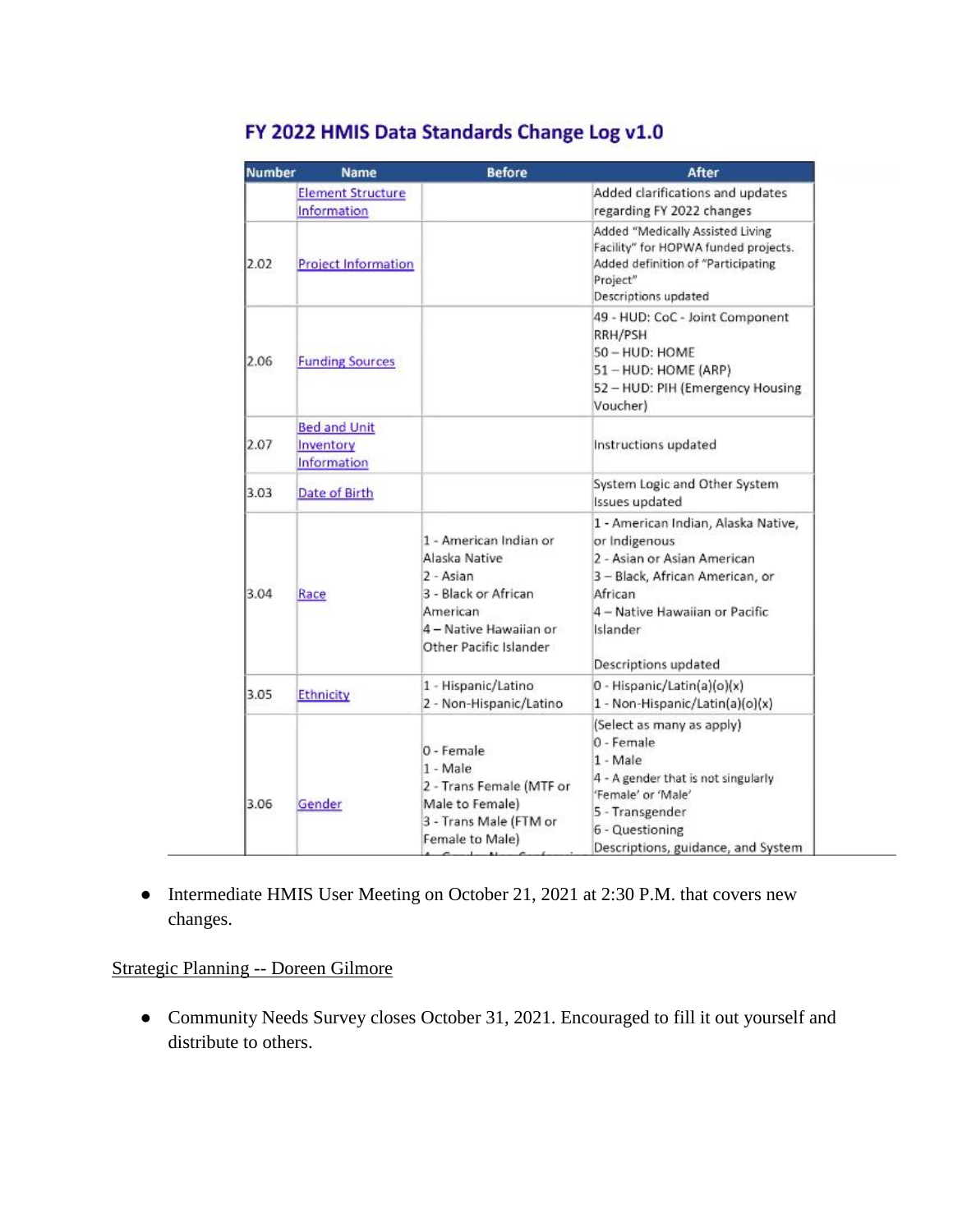- Gap Analysis is edited to Migrant Seasonal Farm Workers. This does support farm workers in the cannabis industry.
- Working on the Improvement Plan, updating Non-Discrimination Policy and changing the governing bylaws.

## Point In Time -- Rev. Shannon Kimbell Auth

- Next PIT Count is January 27, 2022. Next meeting is October 18, 2021 at 1:00 P.M.
- Partnering with the Tribal Committee to modify questions properly. Several questions are dictated by HUD and cannot be altered.
- Creating a new subcommittee focused on Street Outreach prior to the PIT Count, led by Natalie and L.J.

## Interfaith -- Debra Fielder

• Formed a committee to connect with churches and distribute the Community Needs Survey.

## Grant Selection -- Sheryl Almon

- Energy Solutions Grant for Rapid Rehousing has closed. It received 1 applicant.
- Active grant bidding in regards to Domestic Violence that closes October 17, 2021.
- Updating the scoring criteria based on HUD updates to eliminate redundancy and enhance objective scoring. Categories are going to change to be in alignment with HUD. Updates to begin at Grants Committee Meeting on October 13, 2021. Requesting folks to aid in implementing HUD language and wording.

## Performance Review -- Caitlen Murray

• Performance Review is still in development stages. Encouraged to join the meeting on October 21, 2021 to offer input and review forms to include in the Performance Review.